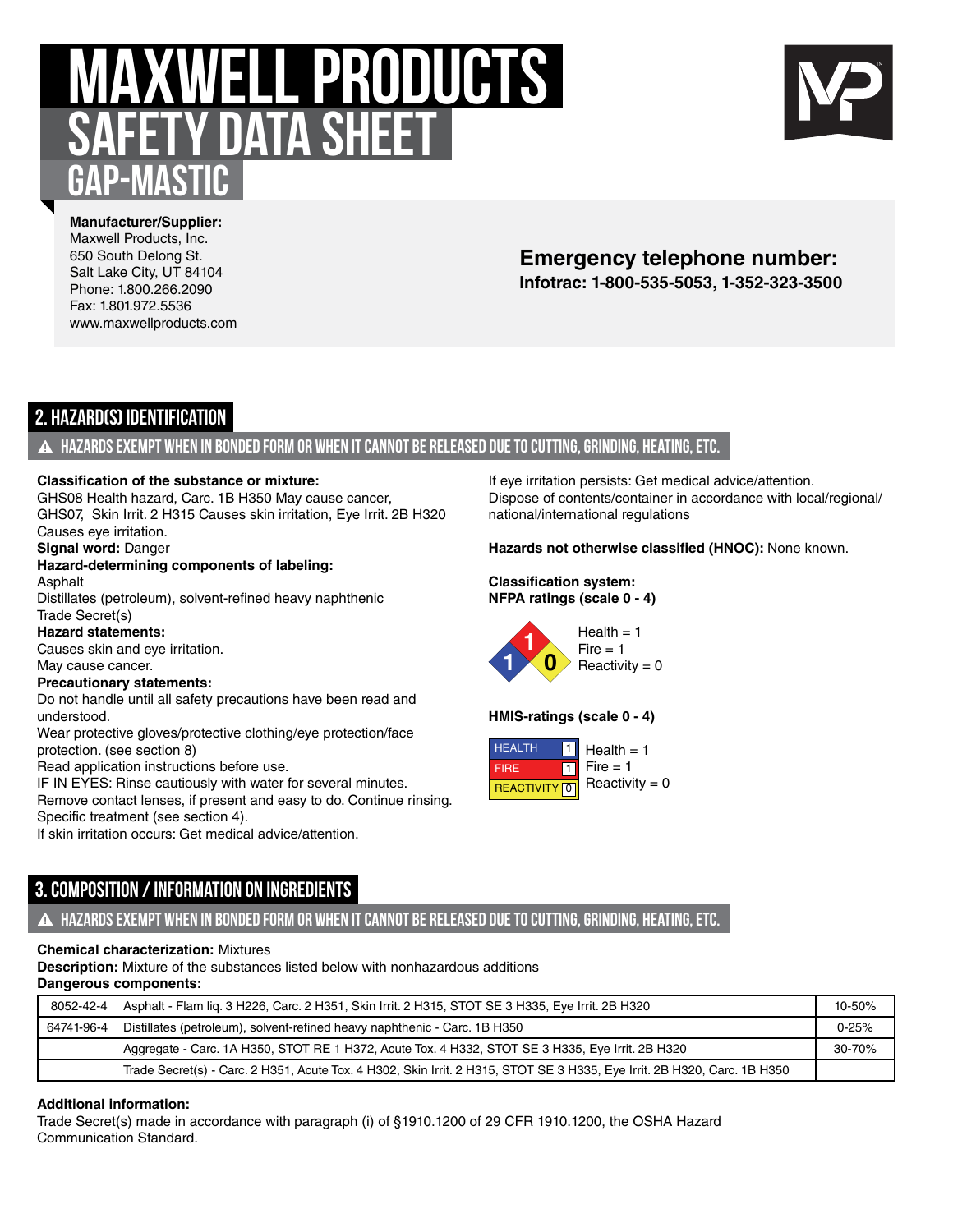# **4. First Aid Measures**

**After skin contact:** Immediately wash with water and soap and rinse thoroughly. Consult a doctor if needed. **After inhalation:** If irritation occurs, remove to fresh air. Consult a doctor if needed.

**After eye contact:** Rinse opened eye for several minutes under running water. If symptoms persist, consult a doctor

**After swallowing:** Immediately consult a doctor

**Most important symptoms and effects, both acute and delayed:** No further relevant information available.

**Indication of any immediate medical attention and special treatment needed:** No further relevant information available.

# **5. Fire-fighting Measures**

**Suitable extinguishing agents:** Use fire fighting measures that suit the environment. **Special hazards arising from the substance or mixture:** No further relevant information available.

### **Advice for firefighters:**

**Protective equipment:** As in any fire, wear self-contained breathing apparatus pressure-demand (NIOSH approved or equivalent) and full protective gear to prevent contact with skin and eyes.

# **6. Accidental release measures**

**Personal precautions, protective equipment and emergency procedures:** Not required. **Environmental precautions:** Do not allow to enter sewers or ground water. **Methods and material for containment and cleaning up:** Dispose of collected material according to regulations. **Reference to other sections** See Section 7 for information on safe handling. See Section 8 for information on personal protection equipment.

See Section 13 for disposal information.

# **7. Handling & Storage**

**Precautions for safe handling:** No special requirements. **Storage:** No special requirements.

# **8. Exposure Controls / Personal Protection**

### **Components with occupational exposure limits:**

|            | 8052-42-4 Asphalt                                                              |
|------------|--------------------------------------------------------------------------------|
| <b>REL</b> | Short-term value: $C$ 5 <sup>*</sup> mg/m <sup>3</sup>                         |
|            | *15-min; See Pocket Guide App. A                                               |
| <b>TLV</b> | Long-term value: $0.5^*$ mg/m <sup>3</sup>                                     |
|            | *inh. fraction; as benzene-soluble aerosol; BEIp                               |
|            | Aggregate                                                                      |
| <b>PEL</b> | See Quartz listing                                                             |
| REL        | Long-term value: $0.05^*$ mg/m <sup>3</sup>                                    |
|            | *respirable dust - see pocket guide App. A                                     |
| <b>TLV</b> | Long-term value: $0.025$ * mg/m <sup>3</sup>                                   |
|            | *as respirable fraction                                                        |
|            |                                                                                |
|            | Trade Secret(s)                                                                |
| <b>PFI</b> | Long-term value: 20 mppcf ppm                                                  |
|            | (containing <1% Quartz)                                                        |
| <b>REL</b> | Long-term value: $2^*$ mg/m <sup>3</sup>                                       |
|            | *respirable dust                                                               |
| <b>TLV</b> | Long-term value: $2^*$ mg/m <sup>3</sup>                                       |
|            | *as respirable fraction; E                                                     |
| STEL       | Short-term value: 10 mg/m <sup>3</sup>                                         |
| TWA        | Short-term value: 10 mg/m <sup>3</sup>                                         |
| PEL.       | Short-term value: 5 mg/m <sup>3</sup><br>Long-term value: 15 mg/m <sup>3</sup> |

### **Ingredients with biological limit values:**

| <b>BEI</b> | end of shift at end of workweek                    |
|------------|----------------------------------------------------|
| urine      | 1-Hydroxypyrene with hydrolysis (non-quantitative) |

### **Appropriate engineering controls:**

Use only outdoors or in a well-ventillated area.

### **Safety equipment required for application:**

- **Eye/face protection:** Wear safety glasses, chemical goggles (if splashing is possible), face shield (if handling molten material).
- **Skin protection:** Wear proper clothing that will cover arms and legs. When needed, use gloves with insulation for thermal protection.
- **Respiratory protection:** If airborn concentrations are above the applicable exposure limits, use NIOSH approved respiratory protection.

#### **General protective and hygienic measures:**

Keep away from foodstuffs, beverages, and food. Wash hands before breaks and at the end of work.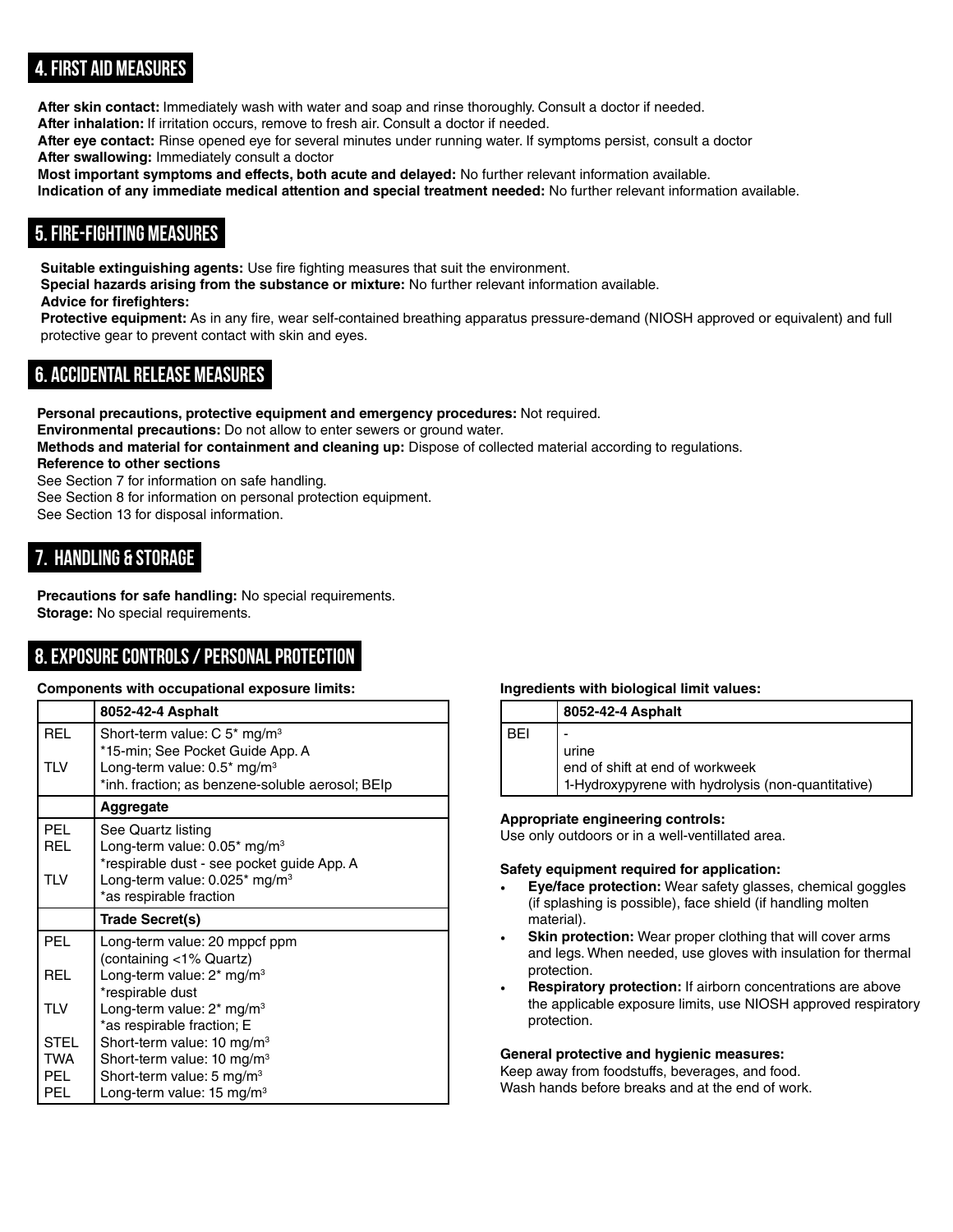# **9. Physical and Chemical Properties**

| Appearance:                       |  |
|-----------------------------------|--|
|                                   |  |
|                                   |  |
|                                   |  |
|                                   |  |
| Change in condition:              |  |
|                                   |  |
|                                   |  |
|                                   |  |
|                                   |  |
|                                   |  |
|                                   |  |
|                                   |  |
|                                   |  |
| <b>Explosion Limits:</b>          |  |
|                                   |  |
|                                   |  |
|                                   |  |
|                                   |  |
|                                   |  |
|                                   |  |
|                                   |  |
| Solubility in / Miscibility with: |  |
|                                   |  |
|                                   |  |
| <b>Viscosity:</b>                 |  |
|                                   |  |
|                                   |  |

# **10. Stability and Reactivity**

**Reactivity:** No relevant information available.

**Thermal decomposition / conditions to be avoided:** No decomposition if used according to specifications.

**Possibility of hazardous reactions:** No dangerous reactions known.

**Conditions to avoid:** No further relevant information available.

**Incompatible materials:** No further relevant information available.

**Hazardous decomposition products:** No dangerous decomposition products known

# **11. Toxicological Information**

**Hazards exempt when in bonded form or when it cannot be released due to cutting, grinding, heating, etc.**

#### **Acute toxicity:**

**LD/LC50 values that are relevant for classification:** Trade Secret(s)

```
Inhalative \vert LC50/96h \vert 1033 mg/l (trout)
```
#### **LD/LC50 values that are relevant for classification:** Trade Secret(s)

| I Oral       | LD50    | >5000 mg/kg (rat)     |
|--------------|---------|-----------------------|
| I Dermal     | LD50    | >5000 mg/kg (rabbit)  |
| I Inhalative | LC50/4h | $\vert$ >5 mg/l (rat) |

#### **Primary irritant effect:**

**On the skin:** Irritant to skin and mucous membranes. **On the eye:** Irritating effect. Causes serious eye irritation. **Additional toxicological information:** The product shows the following dangers according to internally approved calculation methods for preparations: Irritant, Carcinogenic

#### **IARC (International Agency for Research on Cancer**

"In 1997, IARC (the International Agency for Research on Cancer) concluded that crystalline silica inhaled from occupational sources can cause lung cancer in humans. However in making the overall evaluation, IARC noted that "carcinogenicity was not detected in all industrial circumstances studied. Carcinogenicity may be dependent on inherent characteristics of the crystalline silica or on external factors affecting its biological activity or distribution of its

polymorphs." (IARC Monographs on the evaluation of the carcinogenic risks of chemicals to humans, Silica, silicate dust and organic fibres, 1997, Vol. 68, IARC, Lyon, France.) In June 2003, SCOEL (the EU Scientific Committee on Occupational Exposure Limits) concluded that the main effect in humans of the inhalation of respirable crystalline silica dust is silicosis. "There is sufficient information to conclude that the relative risk of lung cancer is increased in persons with silicosis (and, apparently, not in employees without silicosis exposed to silica dust in quarries and in the ceramic industry). Therefore, preventing the onset of silicosis will also reduce the cancer risk..." (SCOEL SUM Doc 94-final, June 2003) According to the current state of the art, worker protection against silicosis can be consistently assured by respecting the existing regulatory occupational exposure limits. May cause cancer. Occupational exposure to respirable dust and respirable crystalline silica should be monitored and controlled"

| 8052-42-4 | Asphalt         | 2Ł        |
|-----------|-----------------|-----------|
|           | Aggregate       |           |
|           | Trade Secret(s) | 2a, 2b, 3 |

#### **NTP (National Toxicology Program):**

| . . | . .<br>$\sim$ |  |
|-----|---------------|--|
|     |               |  |
|     |               |  |

**OSHA-Ca (Occupational Safety and Health Administration):** None of the ingredients are listed.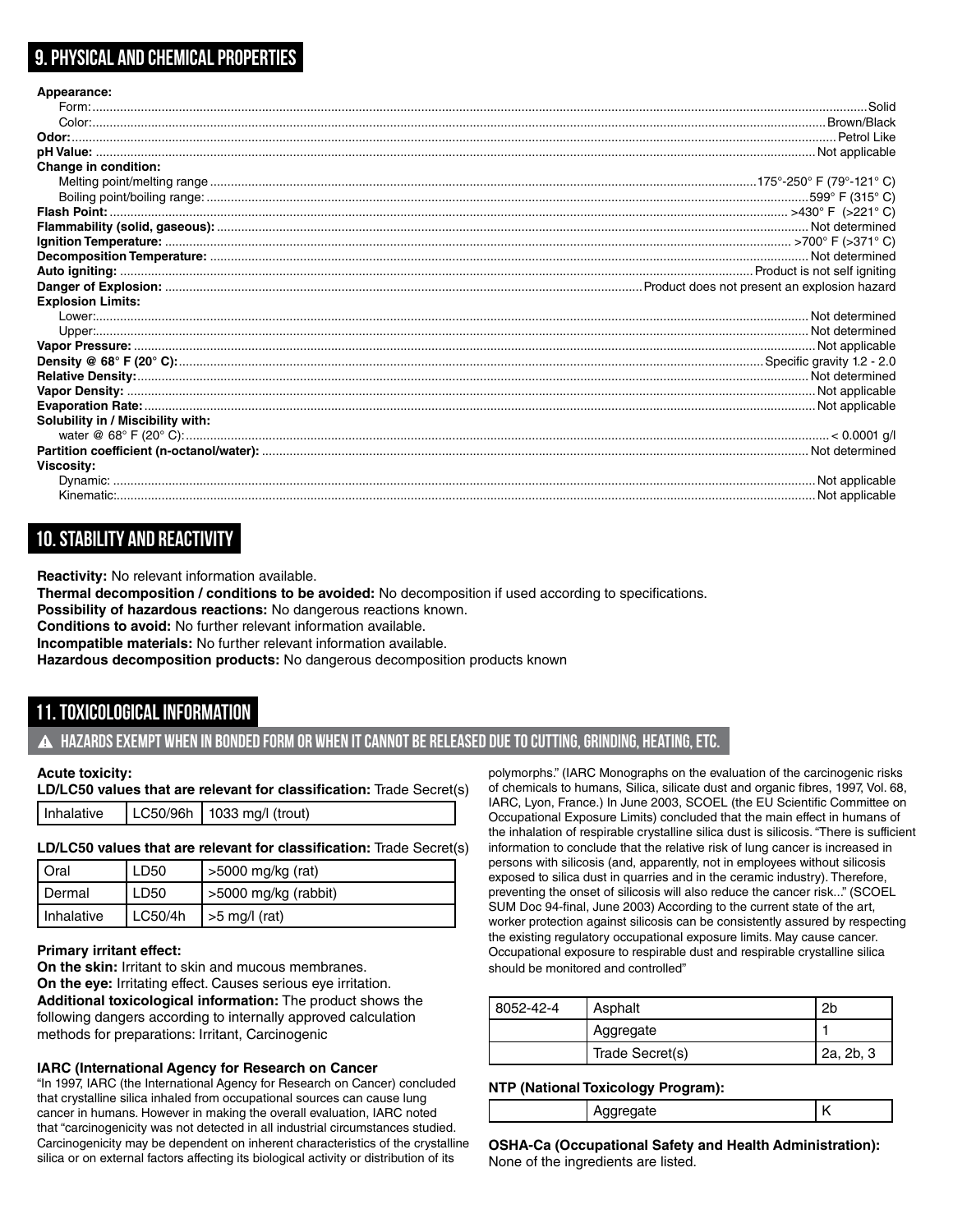# **12. Ecological Information**

#### **Aquatic toxicity:**

|      | Aggregate              |
|------|------------------------|
| EC50 | 218 mg/l (green algae) |

**Persistence and degradability:** No further relevant information available.

**Bioaccumulative potential:** No further relevant information available

**Mobility in soil:** No further relevant information available. **Additional ecological information:**

## **13. Disposal Considerations**

#### **Waste treatment methods:**

- Must not be disposed of together with household garbage.

- Do not allow product to reach sewage system.
- **Uncleaned packagings:** Dispose according to official regulations

# **14. Transport Information**

#### **UN-Number:**

# **15. Regulatory Information**

**Hazards exempt when in bonded form or when it cannot be released due to cutting, grinding, heating, etc.**

#### **Sara:**

**Section 355 (extremely hazardous substances):** None of the ingredients are listed. **Section 313 (specific toxic chemical listings):** None of the ingredients are listed. **TSCA (Toxic Substances Control Act):**

| 8052-42-4  | Asphalt                                                   |  |
|------------|-----------------------------------------------------------|--|
| 64741-96-4 | Distillates (petroleum), solvent-refined heavy naphthenic |  |
|            | Aggregate                                                 |  |
|            | Trade Secret(s)                                           |  |

**Proposition 65:**

**Chemicals known to cause cancer:** 

Aggregate

**Chemicals known to cause reproductive toxicity for females:** None of the ingredients are listed.

**Chemicals known to cause reproductive toxicity for males:** None of the ingredients are listed.

**Chemicals known to cause developmental toxicity:** None of the ingredients are listed.

#### **Carcinogenic Categories:**

**EPA (Environmental Protection Agency):** None of the ingredients are listed. **TLV (Threshold Limit Value established by ACGIH):**

| 8052-42-4 | Asphalt         | A4 |
|-----------|-----------------|----|
|           | Aggregate       | A2 |
|           | Trade Secret(s) | A4 |

#### **General notes:**

- Water hazard class 3 (Self-assessment): extremely hazardous for water

- Do not allow product to reach ground water, water course or sewage system, even in small quantities.

- Danger to drinking water if even extremely small quantities leak into the ground.

# **Results of PBT and vPvB assessment:**

**PBT:** Not applicable. **vPvB:** Not applicable.

**Other adverse effects:** No further relevant information available